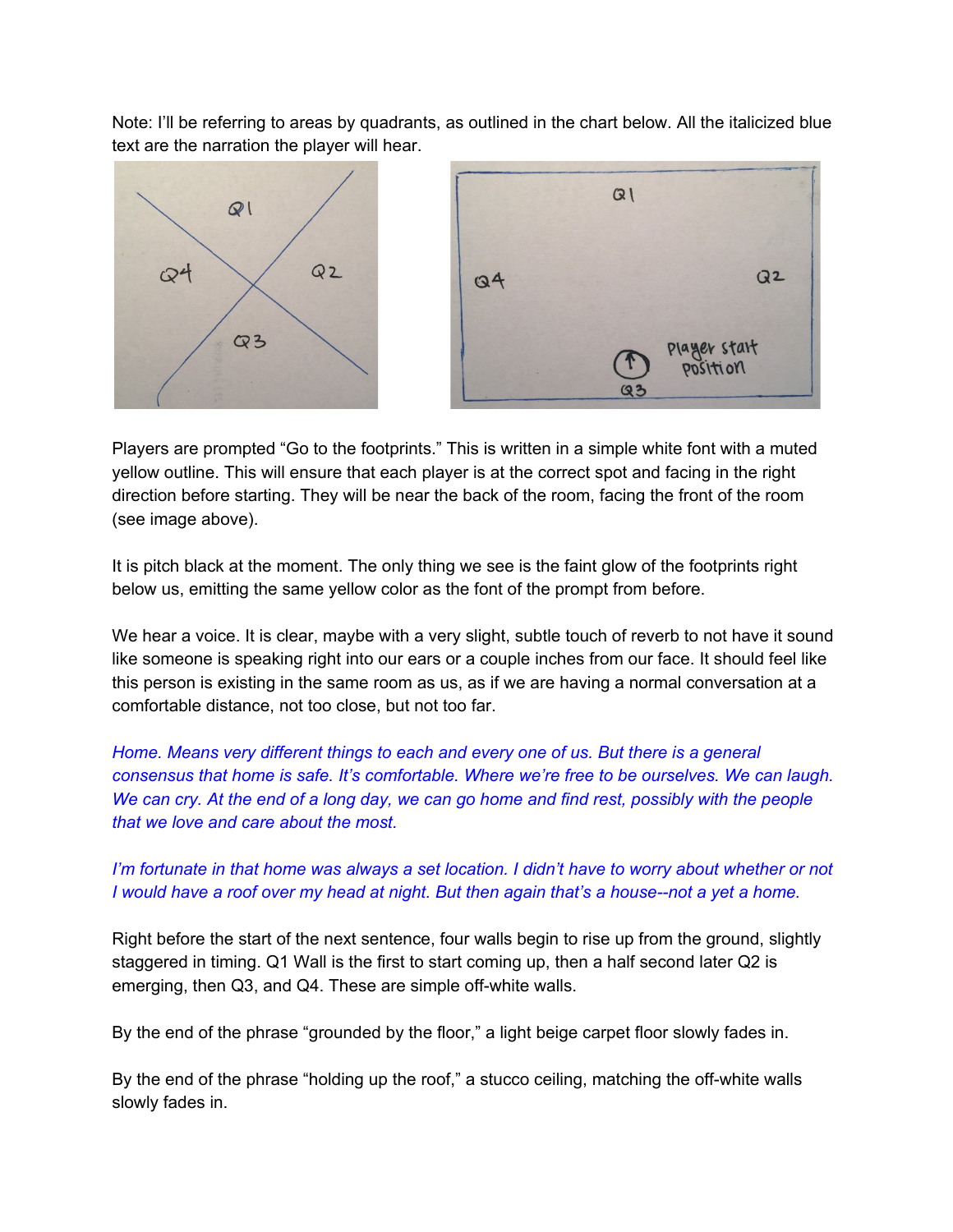By the end of the phrase "when does all this become a home," all the furniture slowly fades in. Furniture should be middle class, suburban, and 90s. The only things that have to be here are the black Panasonic television against the Q2 wall and a fish tank in the corner of where Q3 meets Q4.

*So when exactly do these four walls, grounded by the floor, holding up the roof--when does all this become a home?*

At "people inside," two parental figures slowly fade into Q1.

I've been told that the people inside are what gives it life. And again, I'm lucky that both of my *parents were present in my early childhood, working hard to support our family and prepare a future for their only child.*

At the start of the next sentence, a gentle 3 second fade of ambient audio begins. This ambience includes quiet conversational chatter in Cantonese in Q1, sounds of a television channel broadcasting Hong Kong dramas edited to sound as if they are coming out of lo-fi television speakers in Q2, and a quiet but constant hum of a fish tank filter in the corner of Q3 where the wall meets Q4.

*We were a quiet family, but still the house would fill with our occasional chatter, sounds from a bulky black Panasonic television, hum of the filter from the fish tank--typical things from a middle class suburban family in the 90s. This was the environment with which I grew familiar. This was home.*

At the end of "one person from this home leaves," one of the parental figures slowly fades away.

At the phrase "if the people are the foundation," cracks on the walls and ceiling begin to form in no particular order. We hear a low rumbling sound, paired with cracking, as if the wooden beams holding up this house are breaking.

At the phrase "home is now broken," all the furniture slowly fades away.

At the phrase "draw the line," a bold black line appears, starting at the center of Q3 and slowly stretching to the center of Q1, cutting the room in half.

*But what happens when one person from this home leaves? Does that make it one-third less a* home than it originally was? What if it's for a "good" reason? What if the family inside this home *will be better supported by their physical absence? Would this compensate for their emotional absence, as well? If the people are the foundation for what makes a house a home, does this mean that this home is now broken? Or is its privilege of being called a home revoked completely? Where do we draw the line?*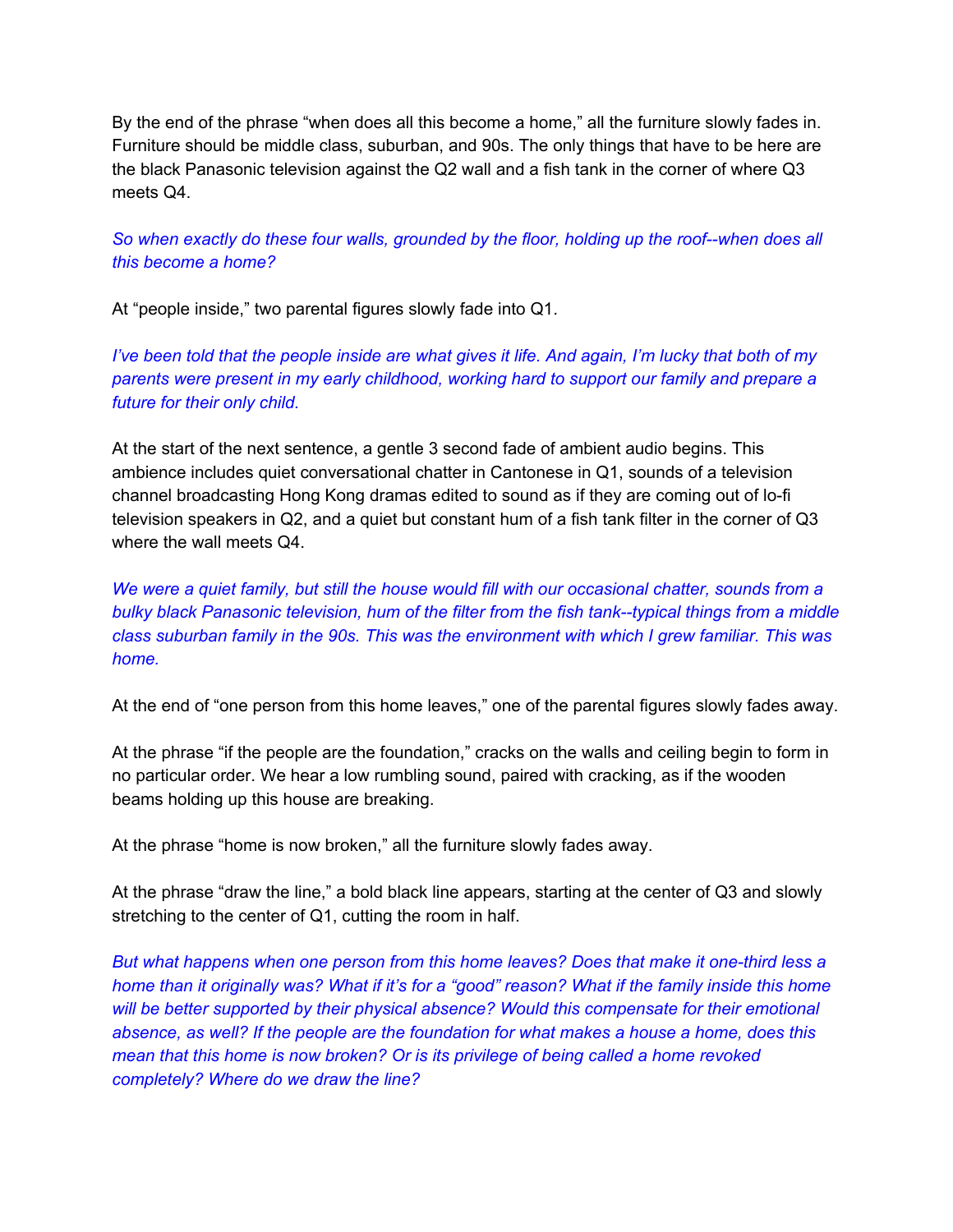After we hear the word "Lines," thin black lines start forming on the edges where each wall meets the next and where they connect to the ceiling and floor. The timing should be similar to the staggered timing like the walls rising previously, but more random, instead of them appearing in a predictable order. They "drawn" in that they stretch from one start point to an end point, like how the bold line on the floor was formed.

*Lines. Lines separate. Divide. Keep apart. Instead of the walls holding this home together, I now start to see how they separate each room from another. How each of the walls themselves are separated by a solid line. Lines draw boundaries, which is what I should've done to keep myself at a safe distance from everything and everyone else.*

At the beginning of the next sentence, a long fade out of the ceiling and floor begins. As this is occurring, the four walls start to move further away in four respective directions, as if we are standing in the middle of an explosion happening in extreme slow motion.

Every surface of the house should be gone by the end of the phrase "The American Dream."

The bold line on the floor starts to form a faint white outline and the lines of the wall edges start turning into a greyish white as the walls are drifting away.

*This house now holds people who once were supposed to be the example of what it means to love. I grew up learning from television and movies that glorified the concept of marriage. It's what we're all striving for, right? To meet that one person--our "soulmate"--fall madly in love with them, get married, and start a family of our own. The American Dream. But no one talks about what it's like when life deviates from this all-too-perfect plan.*

At the beginning of "The people we call our parents," the lines of the wall edges slowly fade. By the end of "who am I supposed to turn to," the lines should be almost invisible, only noticed if we are really looking for them.

At the phrase "the other one who hasn't physically abandoned," the parental figure who is still in the house begins to have their colors inverted, turning into something that resembles the negatives of photographs.

The people we call our parents are the ones we look up to. We learn from them. We trust them. Or at least that's how it's supposed to be, I think. But when one leaves and the other one who *hasn't physically abandoned me starts to check out mentally and emotionally, who am I supposed to turn to?*

At "If I see them sitting at the bottom of the stairs," the inverted parental figure appears stooped at the bottom of a few steps of stairs in Q1. We hear them trying to hold in their sobs and see them with their bodies hunched over, hands covering their face. There are hints of blue smoke/fog particles floating around Q1.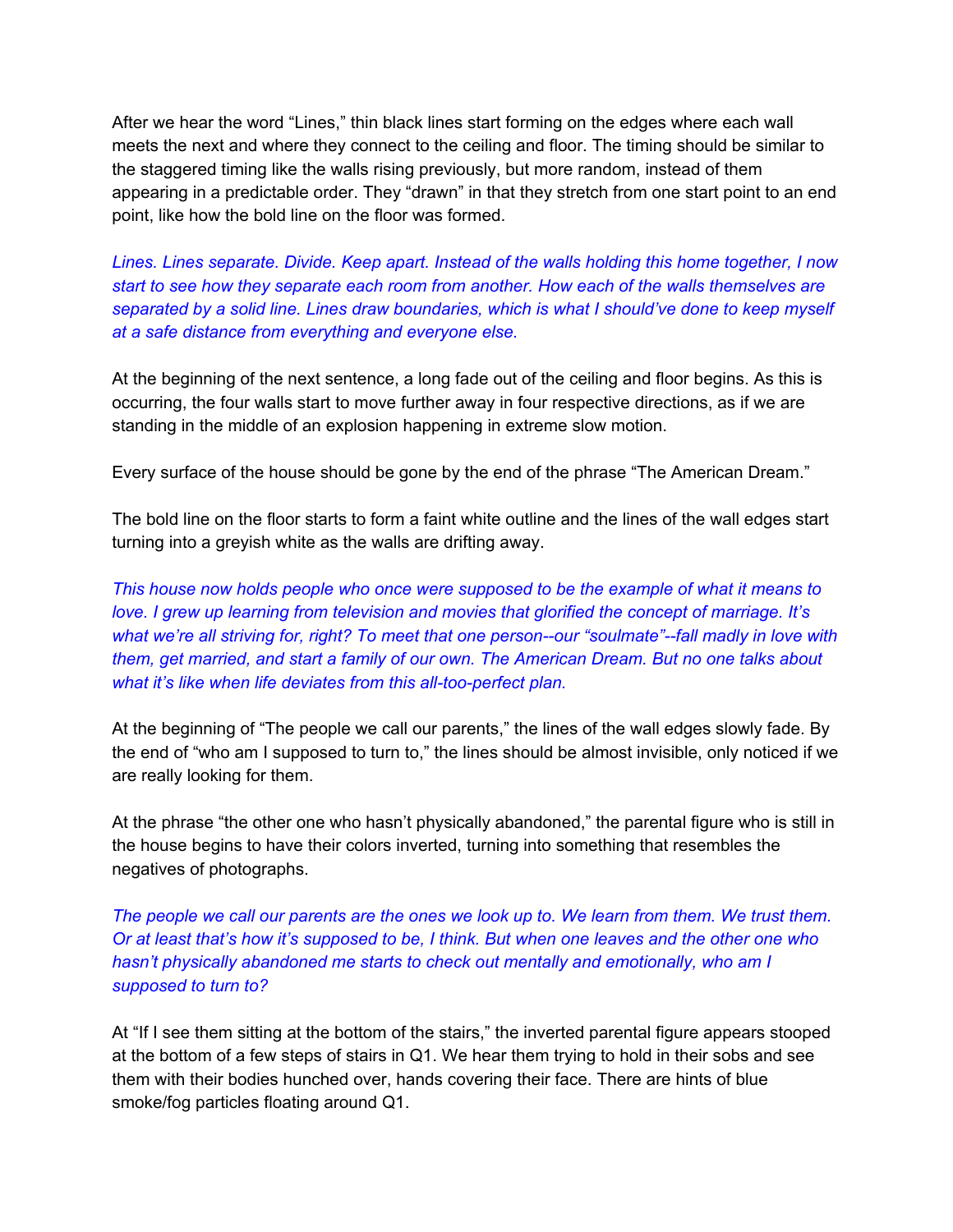At "If they ask me how I would care," the inverted parental figure appears, standing tall and looming over us in Q3. We hear an aggressive voice yelling in Cantonese and frustrated groans. They alternate between facing us and pacing across Q3, madly gesticulating. There are hints of red smoke/fog particles floating around Q1.

At "Do I make an effort," the crying and yelling sounds begin to grow in volume and the blue and red particles grow denser and create a swirling motion. The sounds cut and the visuals very suddenly fade away at the end of "meant to stay broken."

If I see them sitting at the bottom of the stairs crying, do I try to comfort them and cry with them or do I stay back, stay silent, and pretend I didn't see anything? If they ask me how I would care for my parents in the future and scream at me when I respond with "equally," do I express how awfully terrified and inadequate I feel or repress reality for now so I can cry about it in solitude later? Do I make an effort to change the situation? Or would I just be trying to fix something *that's meant to stay broken?*

At the phrase "I walk this line," the bold line on the floor, still with the faint white outline, emits a glow of the same yellow as the footsteps from before.

## *And so for the next however many years, I walk this line.*

There will be four different points the player walks to in order to trigger the next four lines of narration. Each point will be on the line and emit a swirl of particles, the same yellow as the glow. (Refer to the image below for where each point is located.) Only one point is visible at a time. Point #1 is shown to prompt the player to walk to the location and triggers "This line between wanting to connect" narration, and then, disappears after the narration is over to show Point #2, and so on.



Each time this happens, the four walls that drifted away start to return, reversing the process and drawing them closer as each point is reached. The walls should meet and the ceiling and floor fade in at the end of the phrase "understanding what I need and should do instead."

The bold line the player is walking along is also slowly disappearing. The parts that we have walked on fade away as we make it to the next point. At the end of the last narration line of this set, the line should be completely gone.